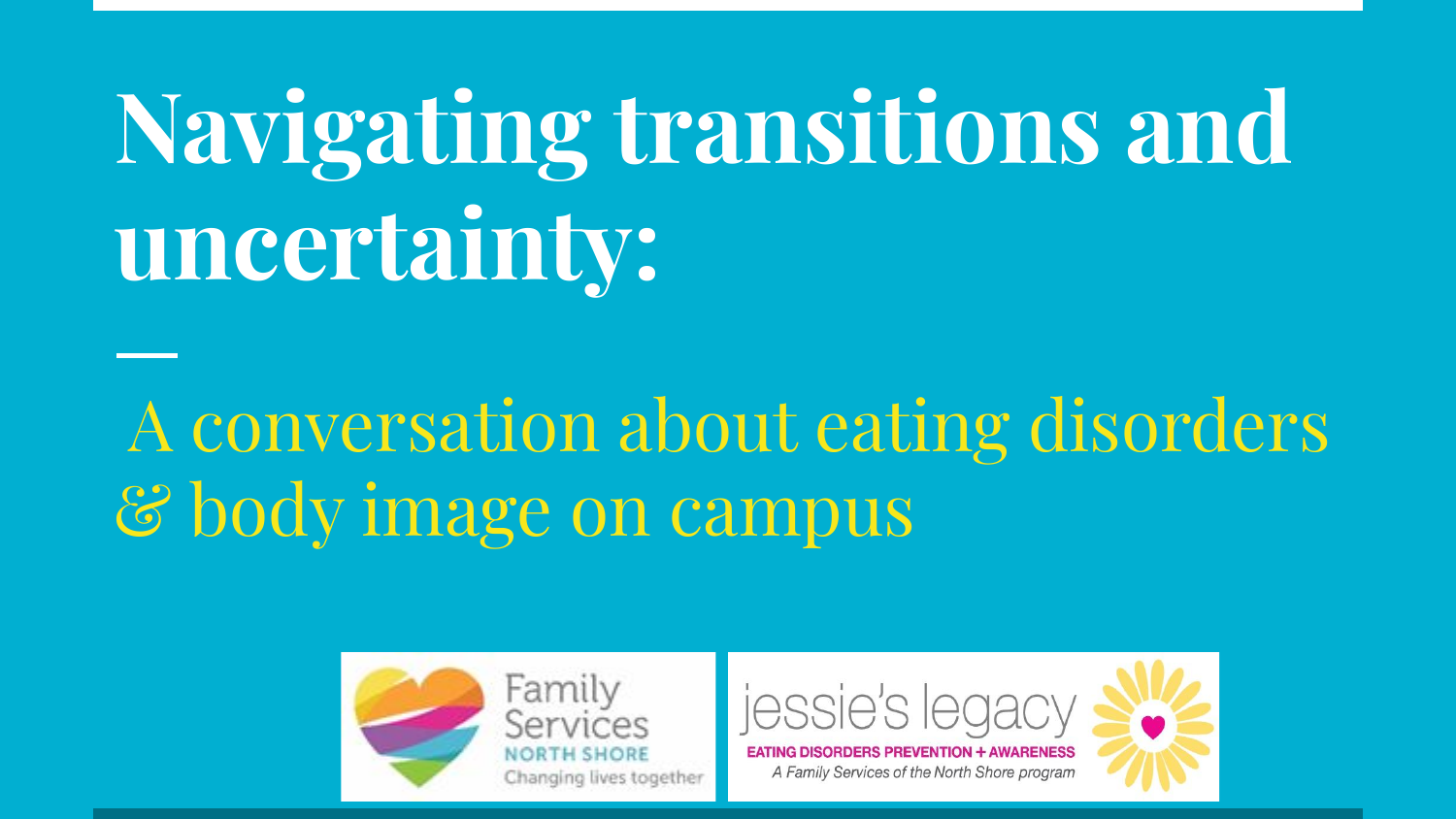## **What to expect**

- Transitions
- Disordered Eating vs Eating Disorders
- Impact of COVID-19
- Campus culture
- Building capacity
- Support & Resources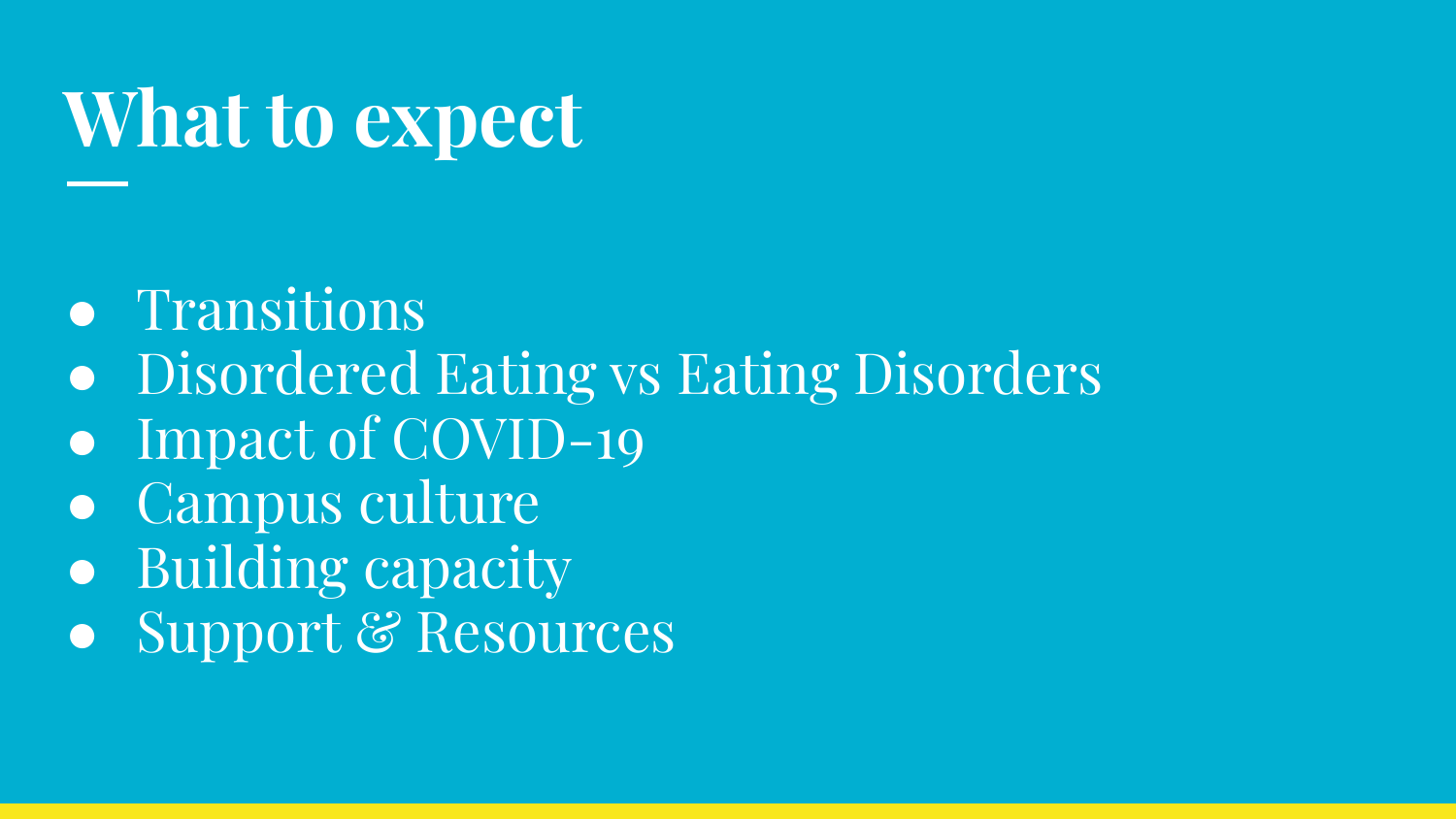## **Before we begin**

### A note about:

- Gender -
- Language -
- $\overline{\bullet}$  Safety –

This session will be recorded, but breakout rooms will not. Please share what feels comfortable!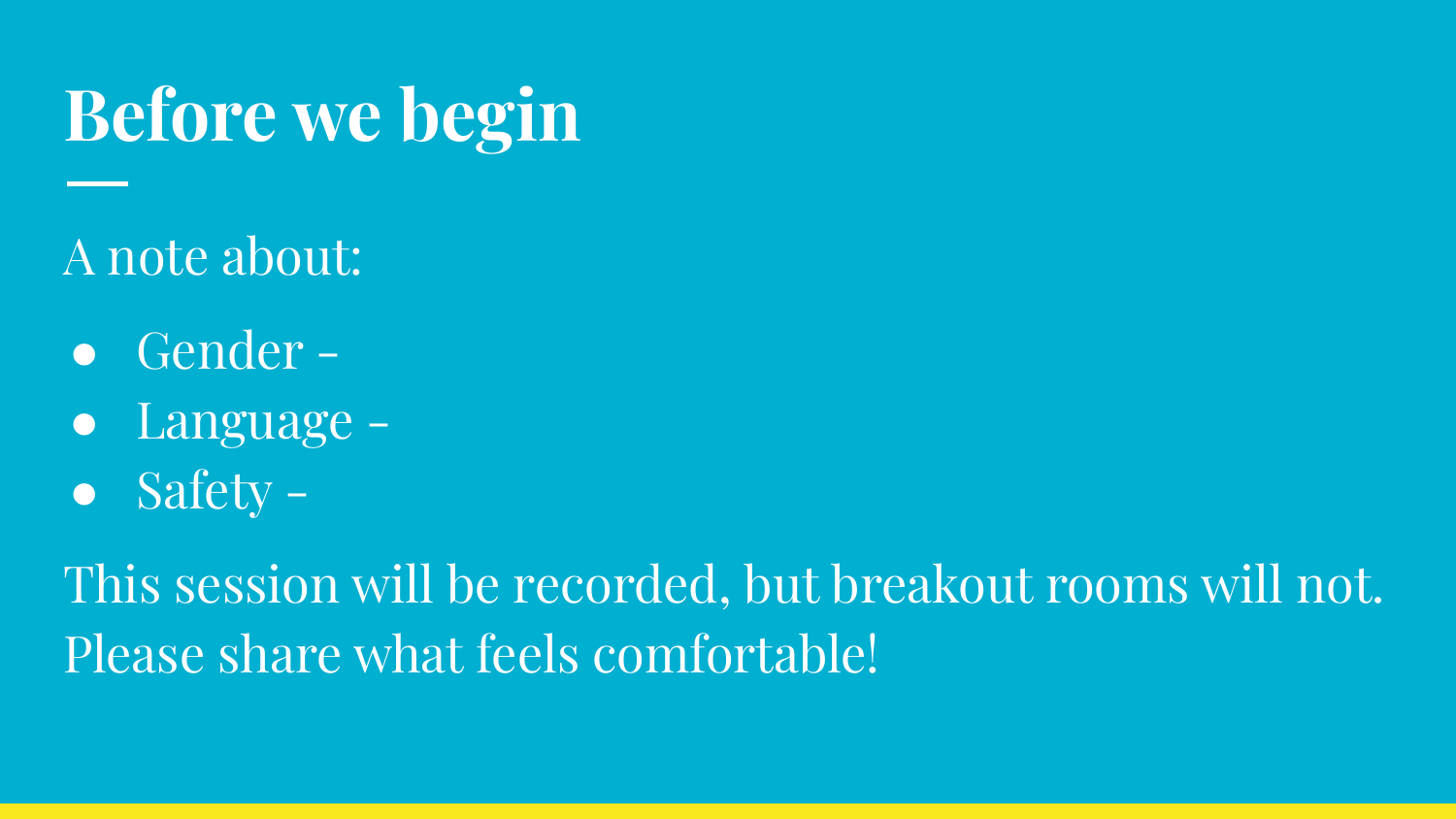## **Disordered Eating**

- Preoccupation with weight, shape, image, size, etc.
- Unhealthy dieting or weight control behaviours
- Significant impact on social, emotional, and personal life domains

# **Eating Disorders**

- Clinical diagnosis made by a doctor or psychologist
- Specific criteria need to be met
- Significant impact on physical, social, emotional wellbeing
- **Medical complications**
- Must be for an extended period of time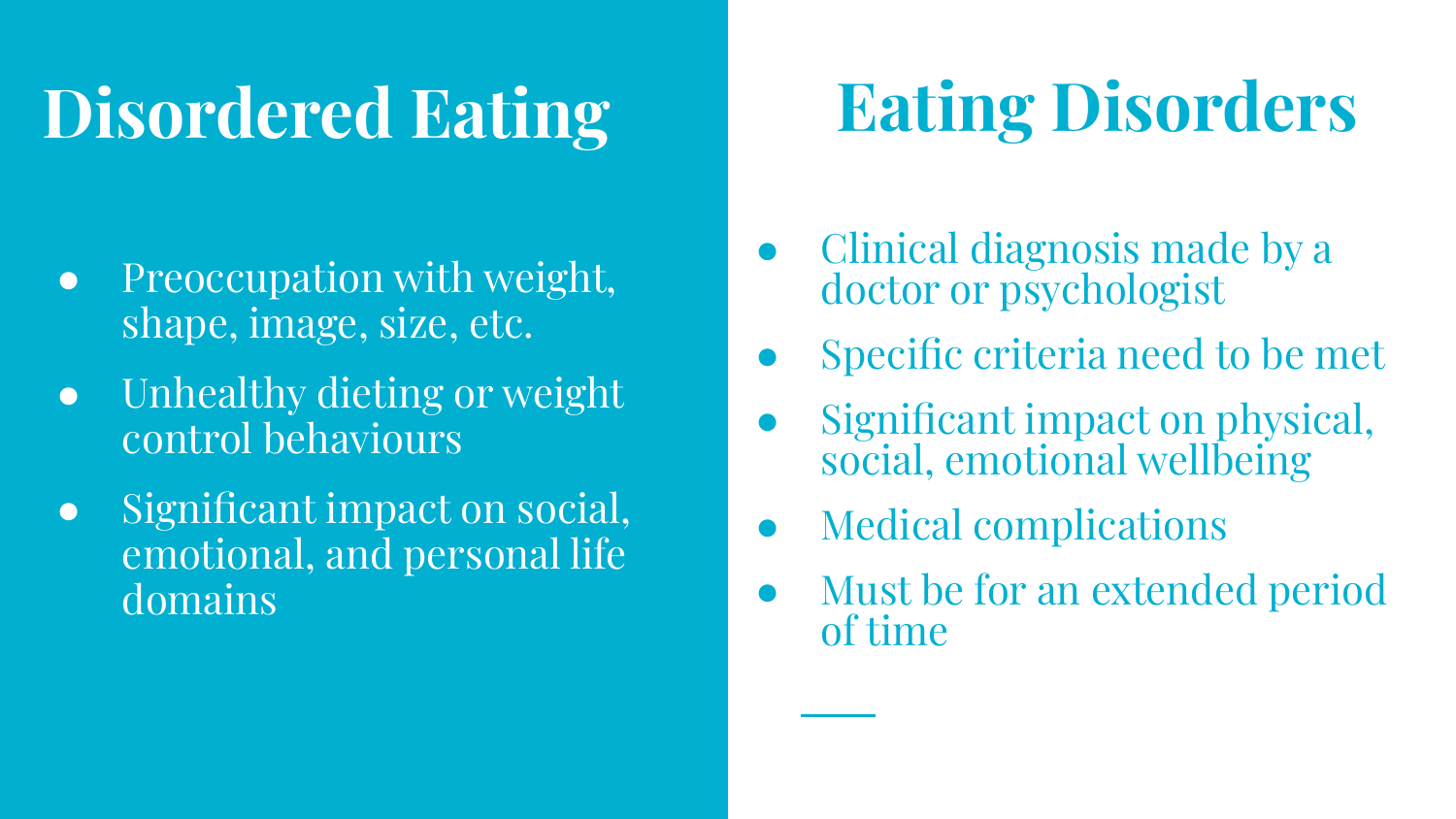## **Range of Disordered Eating**

**Healthy Weight Healthy Eating/Exercise Positive body image**

**Weight/Shape Preoccupation Yo-Yo Dieting Excessive Exercising**

**Fasting Muscle Dysmorphia Steroid Use Distorted body image Laxative abuse Compulsive overeating**

**Anorexia**

**Binge Eating Disorder**

**Bulimia**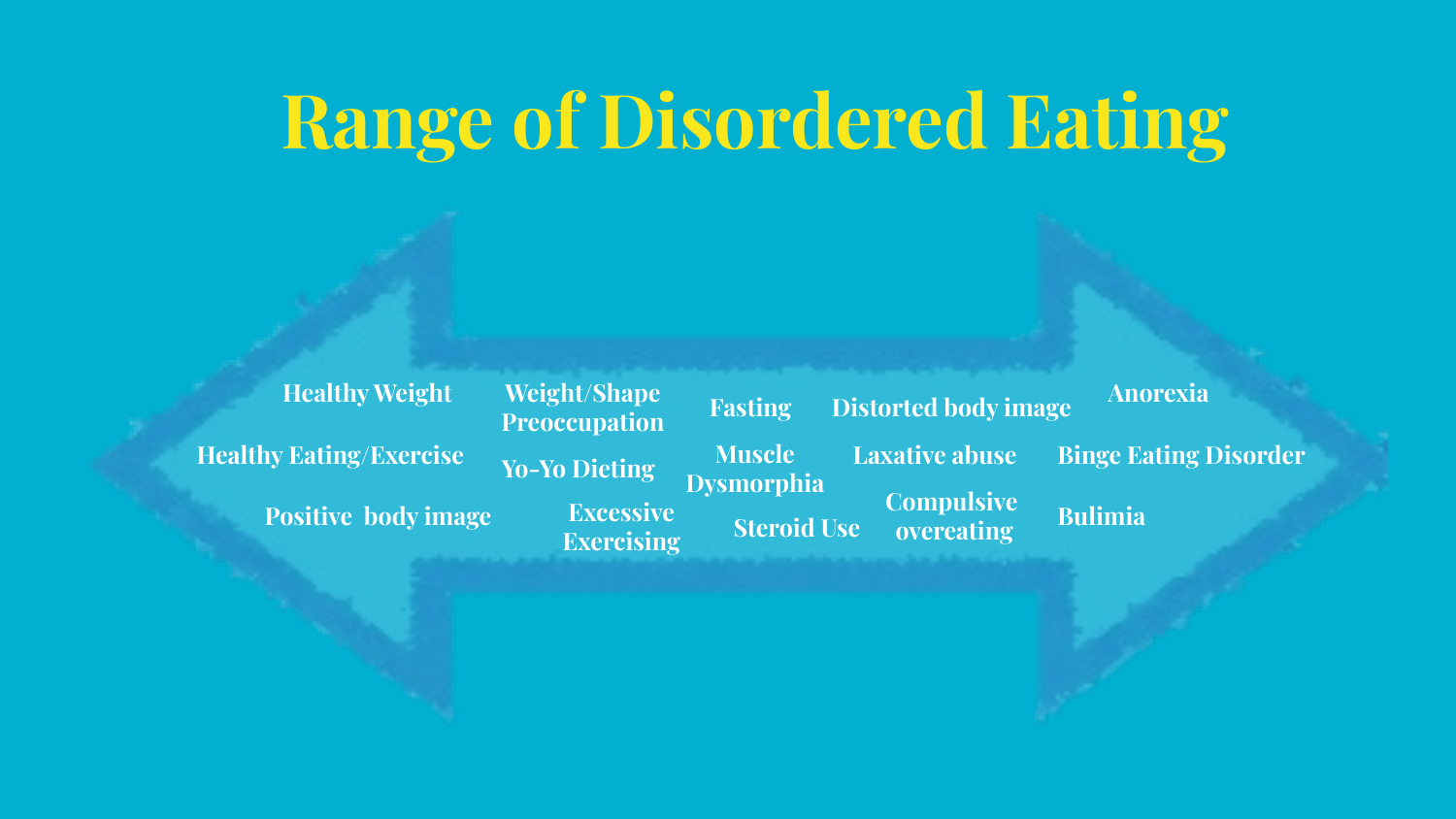# **Eating Disorders & COVID-19**

"For many people, food becomes one thing that they feel like they can control in a life that feels filled with influences they cannot control"

(Whitlock 2020)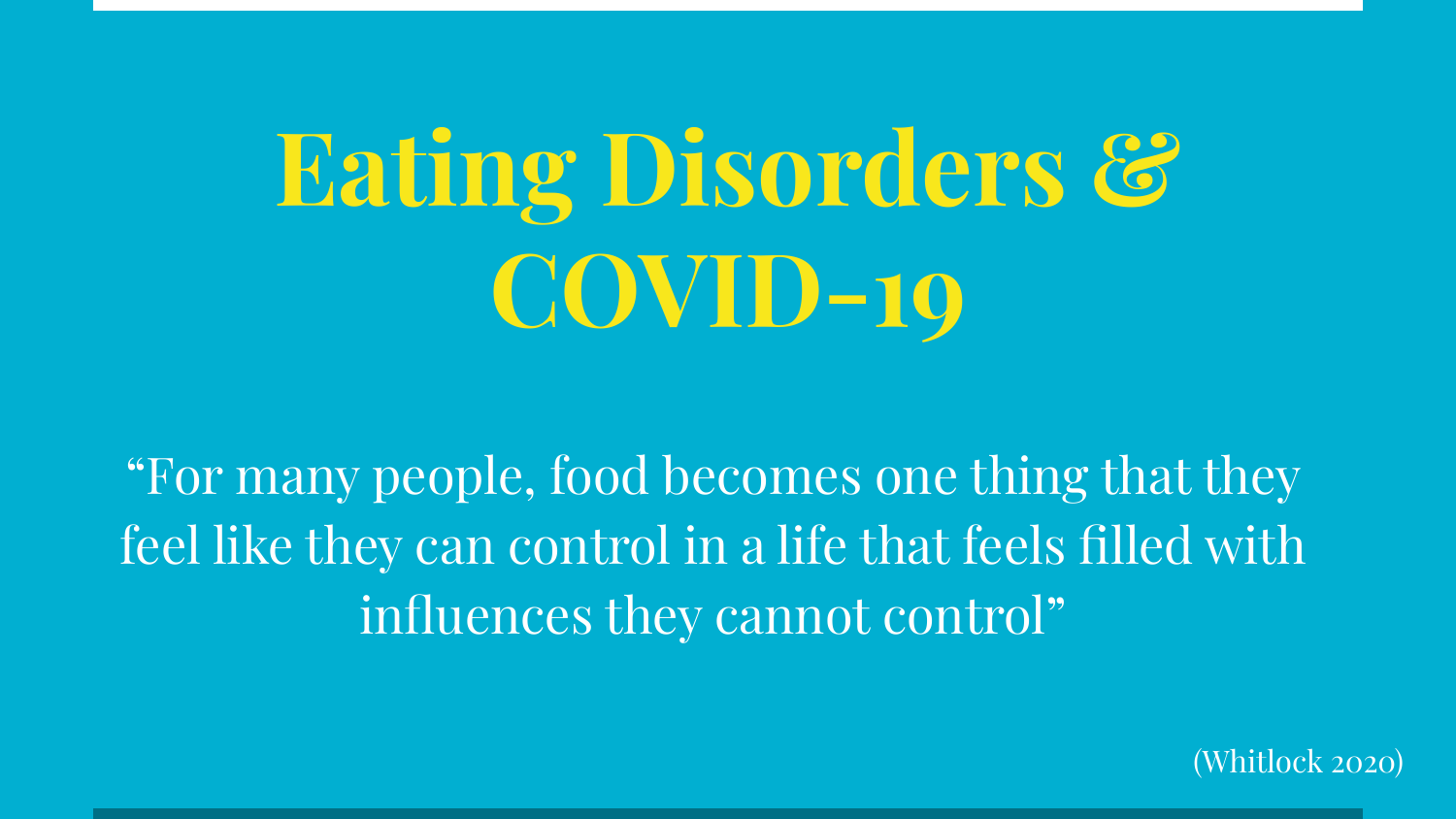# **Themes**

- Disruptions in routine
- Food access
- Social isolation
- **•** Pressure around productivity & exercise
- Increased media consumption
- Restricted access to resources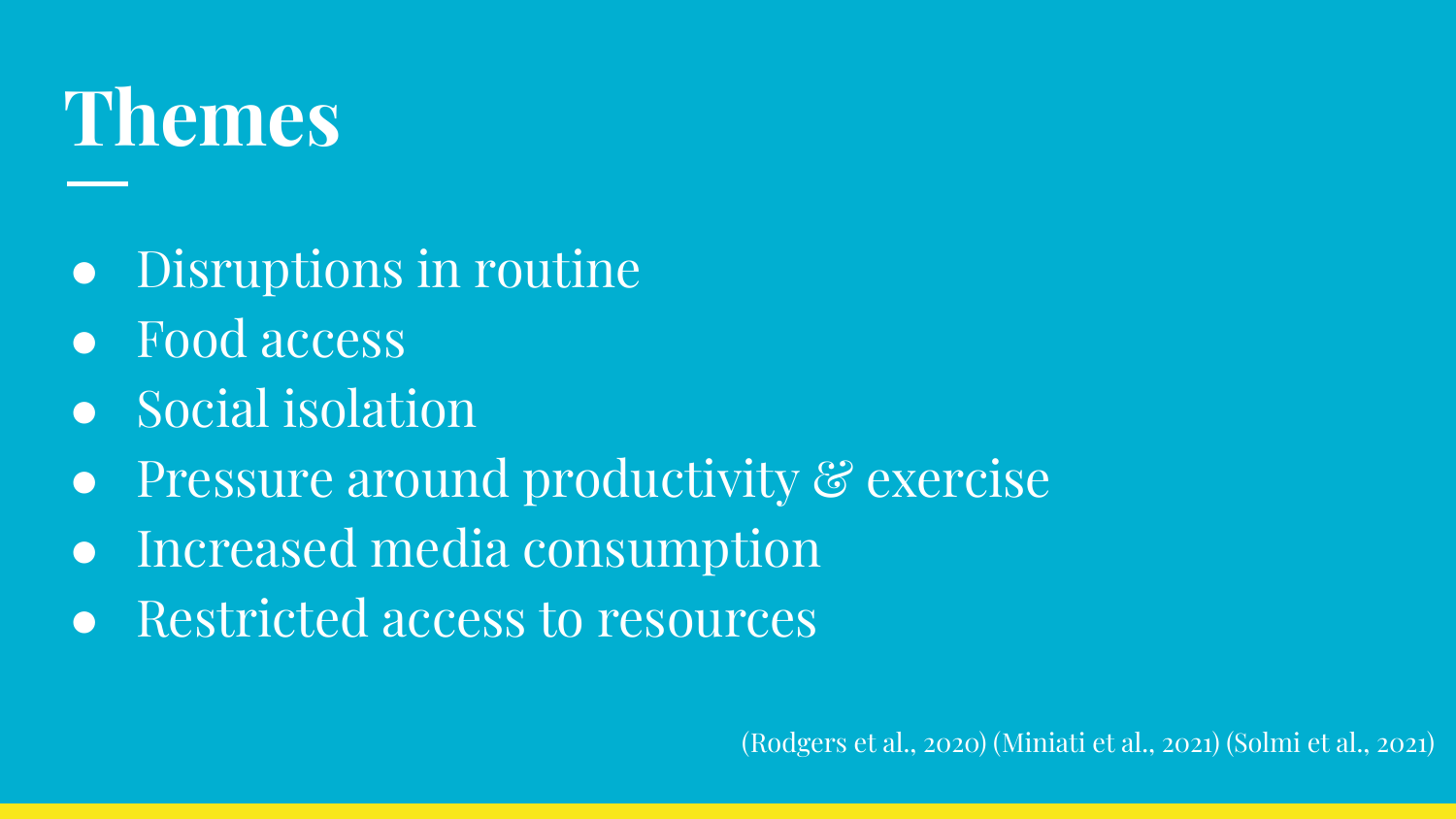**What did you notice about your own relationship to food/your body during the beginning of the pandemic?** 

**breakout**

**How might this have impacted someone who was first experiencing a struggle with food/their body versus someone who was already struggling?**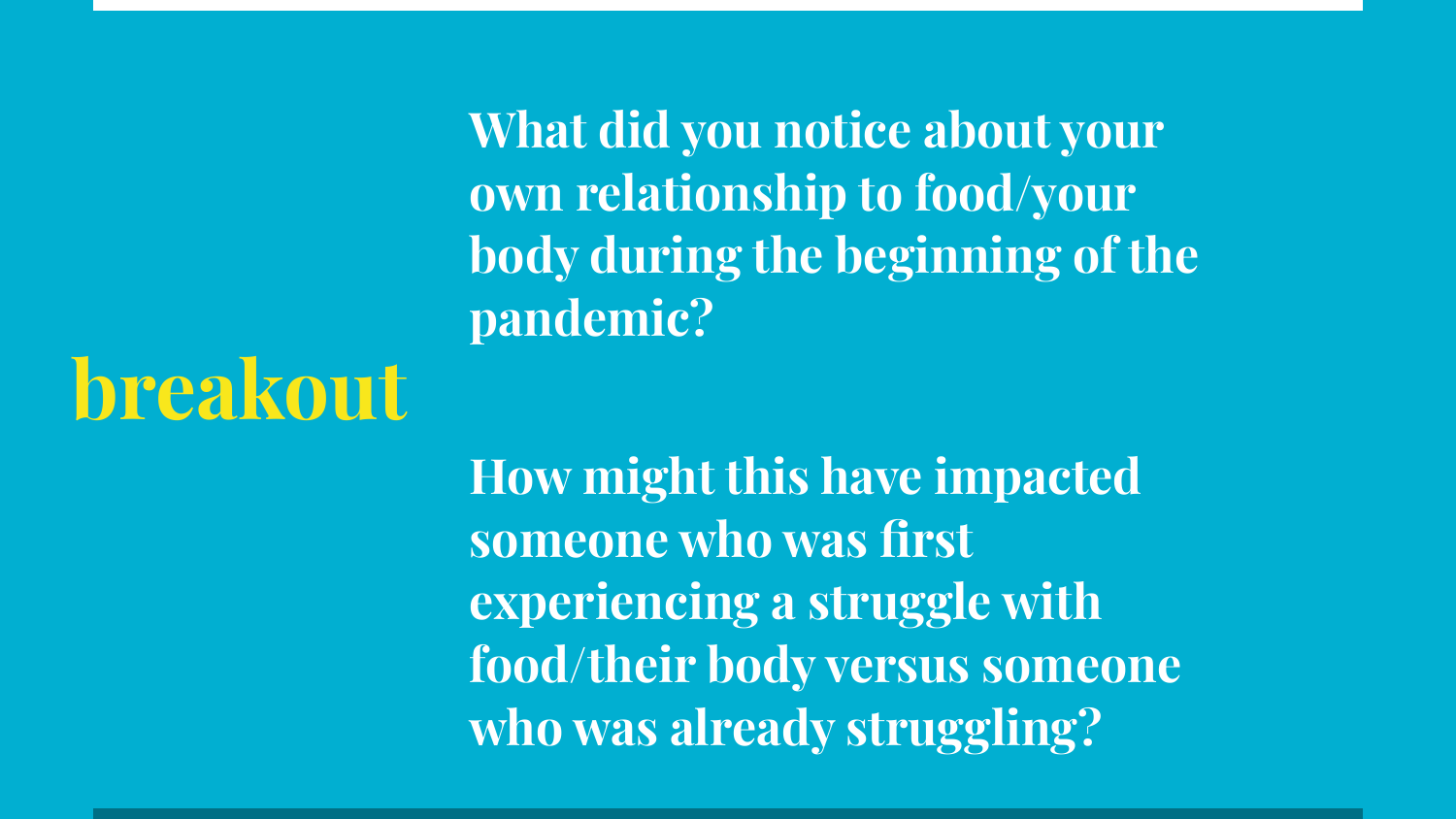# **Eating Disorders & COVID-19**

"It is difficult to think of a scenario that could have promoted so many risk factors for eating disorders at a societal level as much as the current situation"

(Solmi et al., 2020)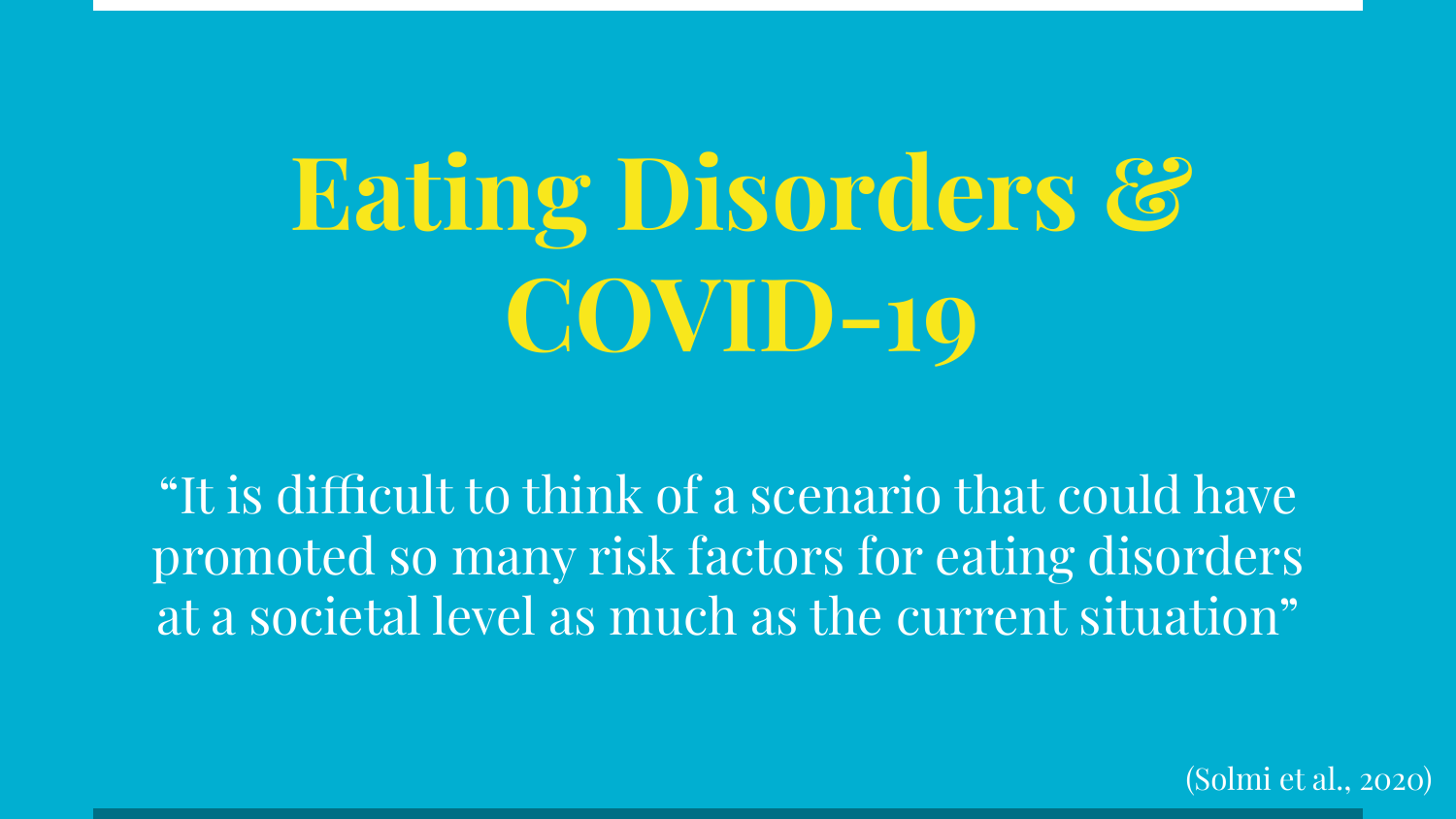**64.5%** of people with a history of an eating disorder<br>reported an increase in restrictive behaviours reported an increase in restrictive behaviours

26% of people <u>without a history</u> reported an increase in restrictive behaviours



**35%** of people both **with** and without a history of an eating<br>alisorder reported an increase in binge eating<br>behaviours disorder reported an increase in binge eating behaviours

(Phillipou et al., 2020)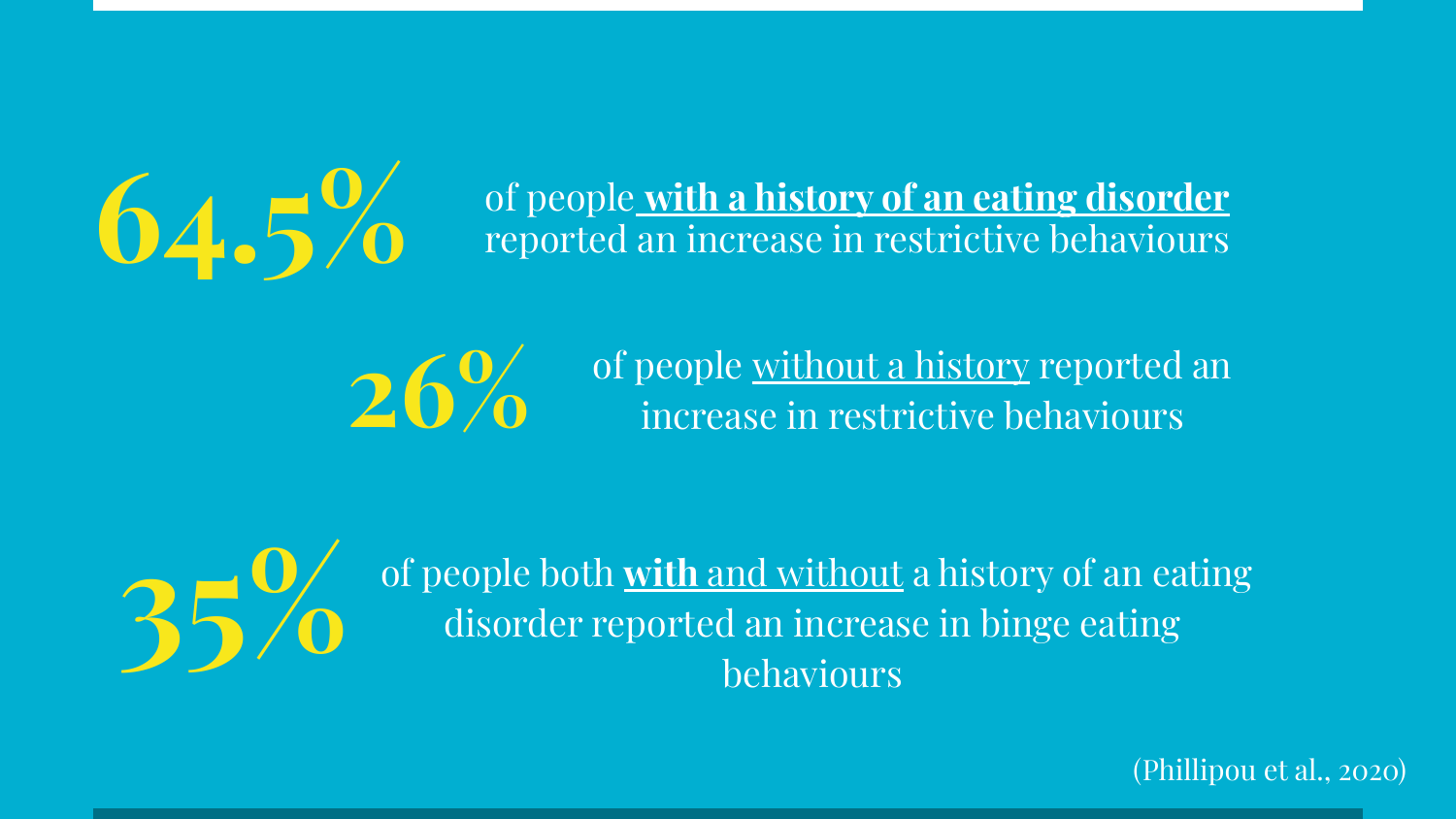#### **Return to campus**

- Increased isolation leading to more time than ever on social media
- Freshman 15 x Quarantine 15
- Remote learning & fewer outside pursuits leading to disinterest
	- Manifested in changes in increased food consumption and excessive exercise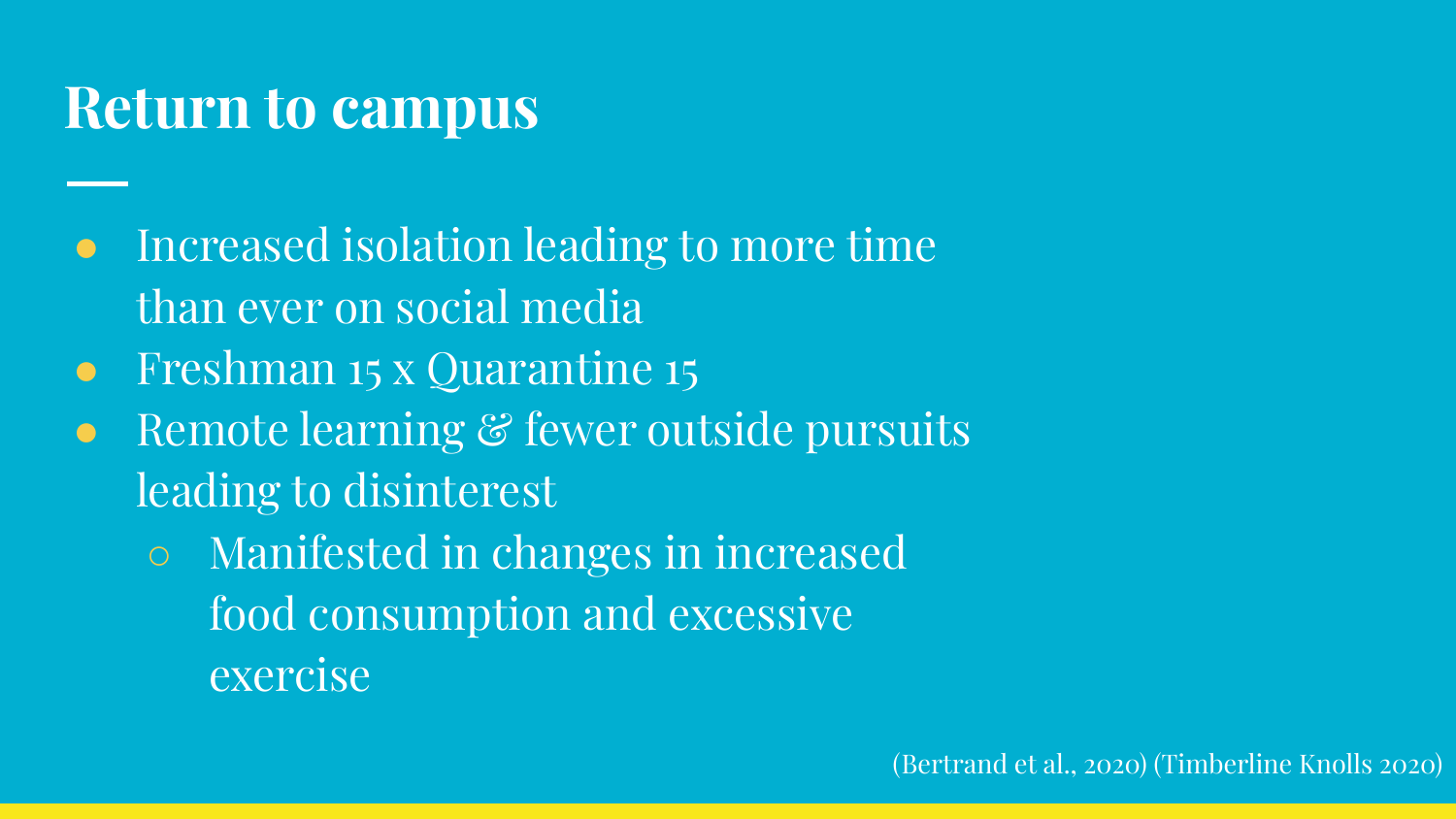### **Return to campus**

- Study found overall students consumed less food every day during pandemic vs before
	- Decrease overall in beverage consumption but increase in alcohol
- **Campus culture**
- Meta-transitions and coping with uncertainty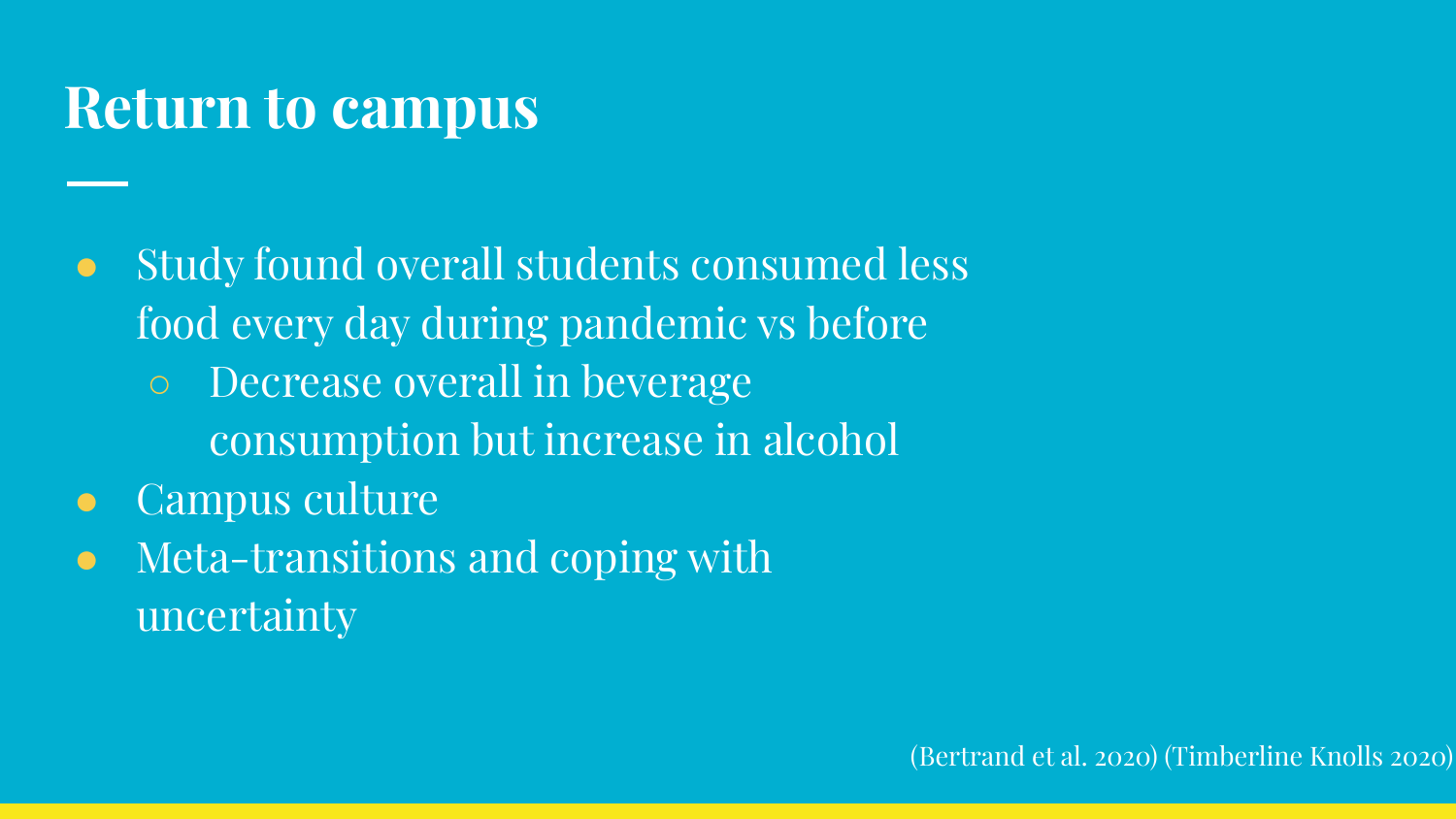**What are the struggles and barriers to having a healthy relationship to food/body image on your campus?** 

# **breakout**

**What opportunities are there for community building and connection?**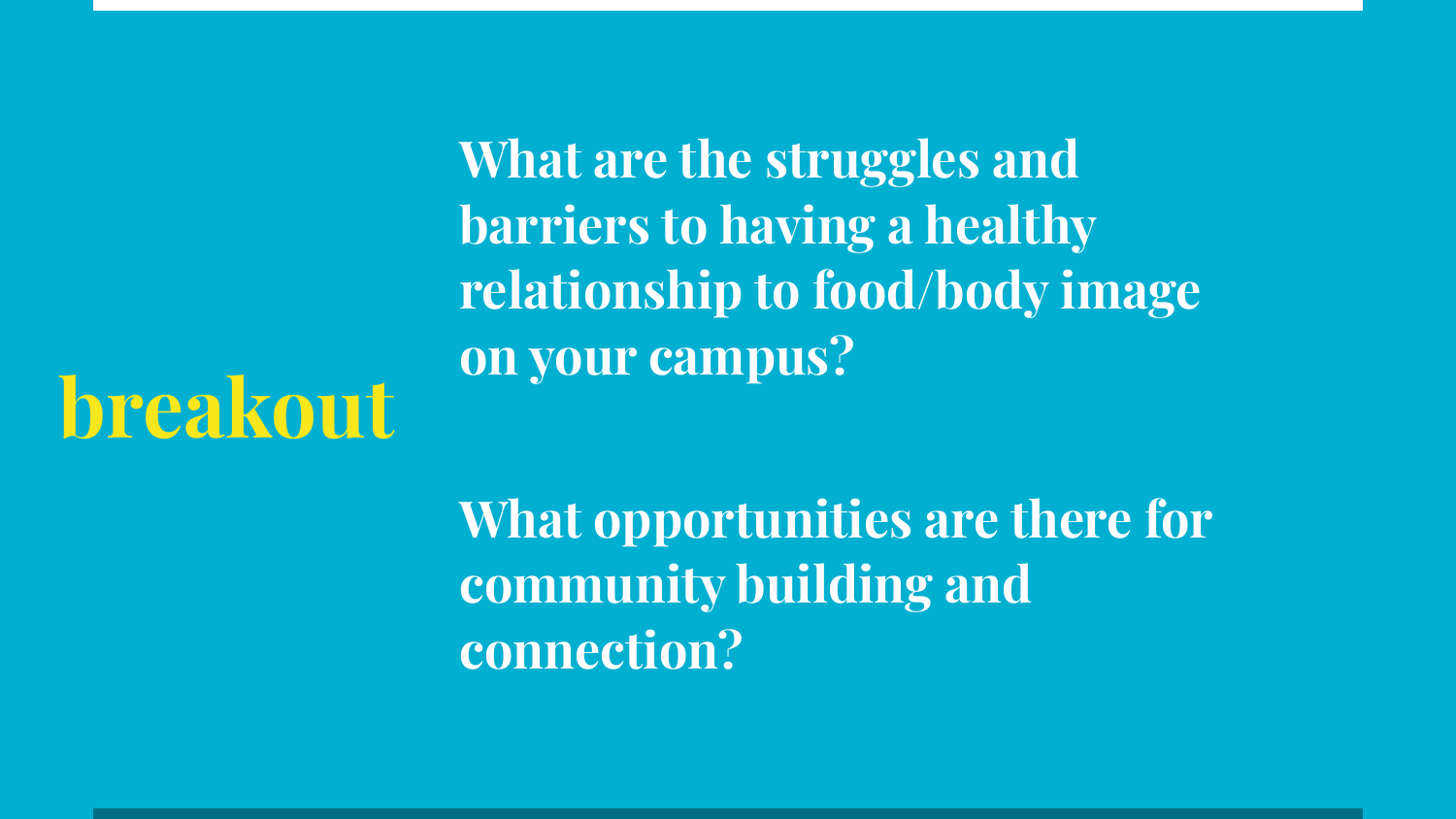## **Building capacity - checking in with yourself**

Reflect on the impact on daily functioning and quality of life:

- Do aspects of my life feel out of balance? In what ways?
- Has my relationship to food, my body, movement shifted? What is my sense of what has contributed to that shift?
- Is how I feel about my body impacting/changing the way I show up in the world?

*Reminder to approach these questions with compassion*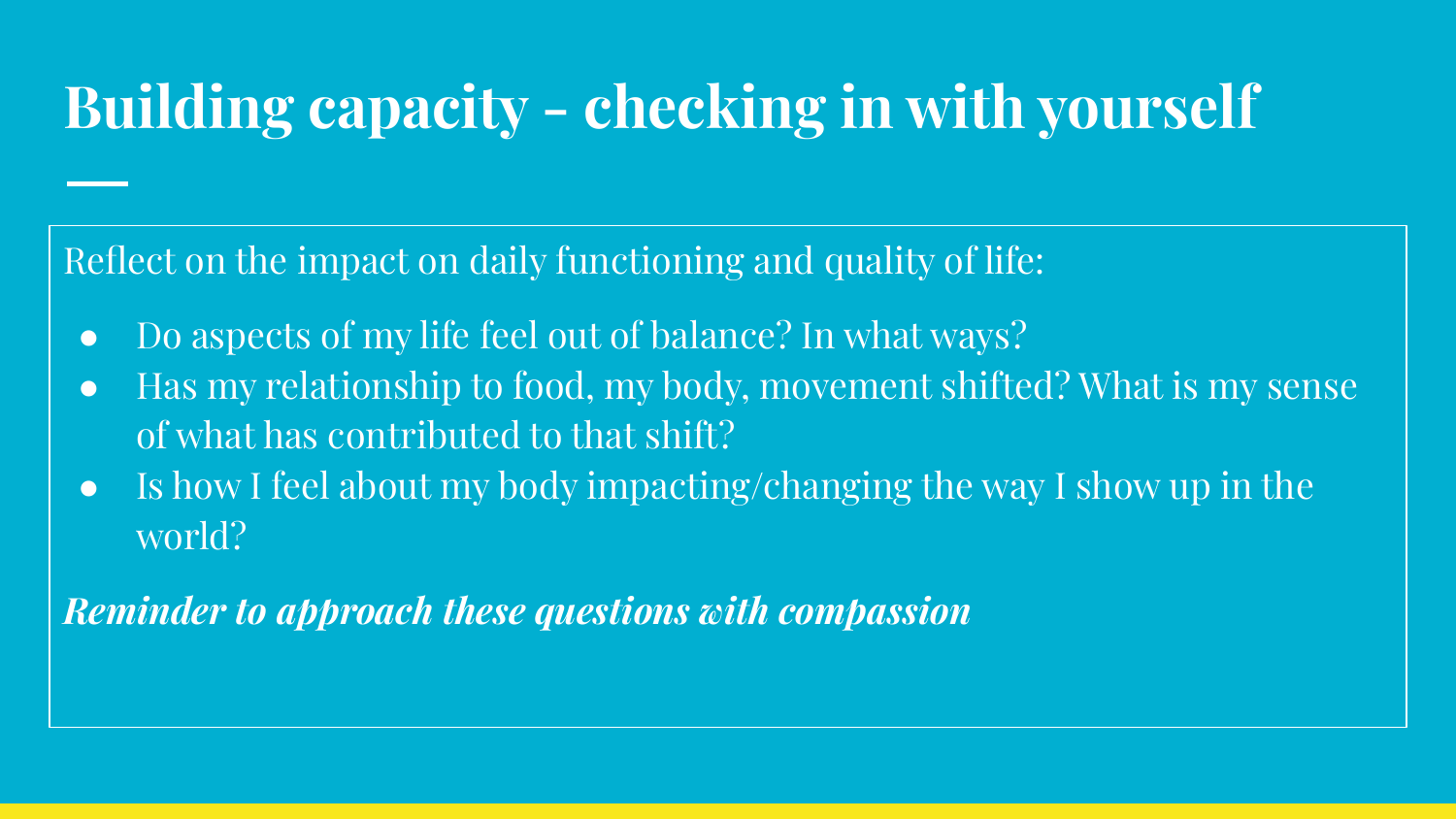## **Building capacity - supporting others**

Open, curious, non-judgmental stance is the most helpful.

Directive vs. Collaborative support:

*"You need to start gaining weight, you're getting way too thin."* vs.

*"Would it help if I came with you to your counselling appointment?"*

Zooming out from food/body specific concerns creates safety and an opportunity for the individual to open up in a way that is most supportive to them.

(Geller, et al., 2017)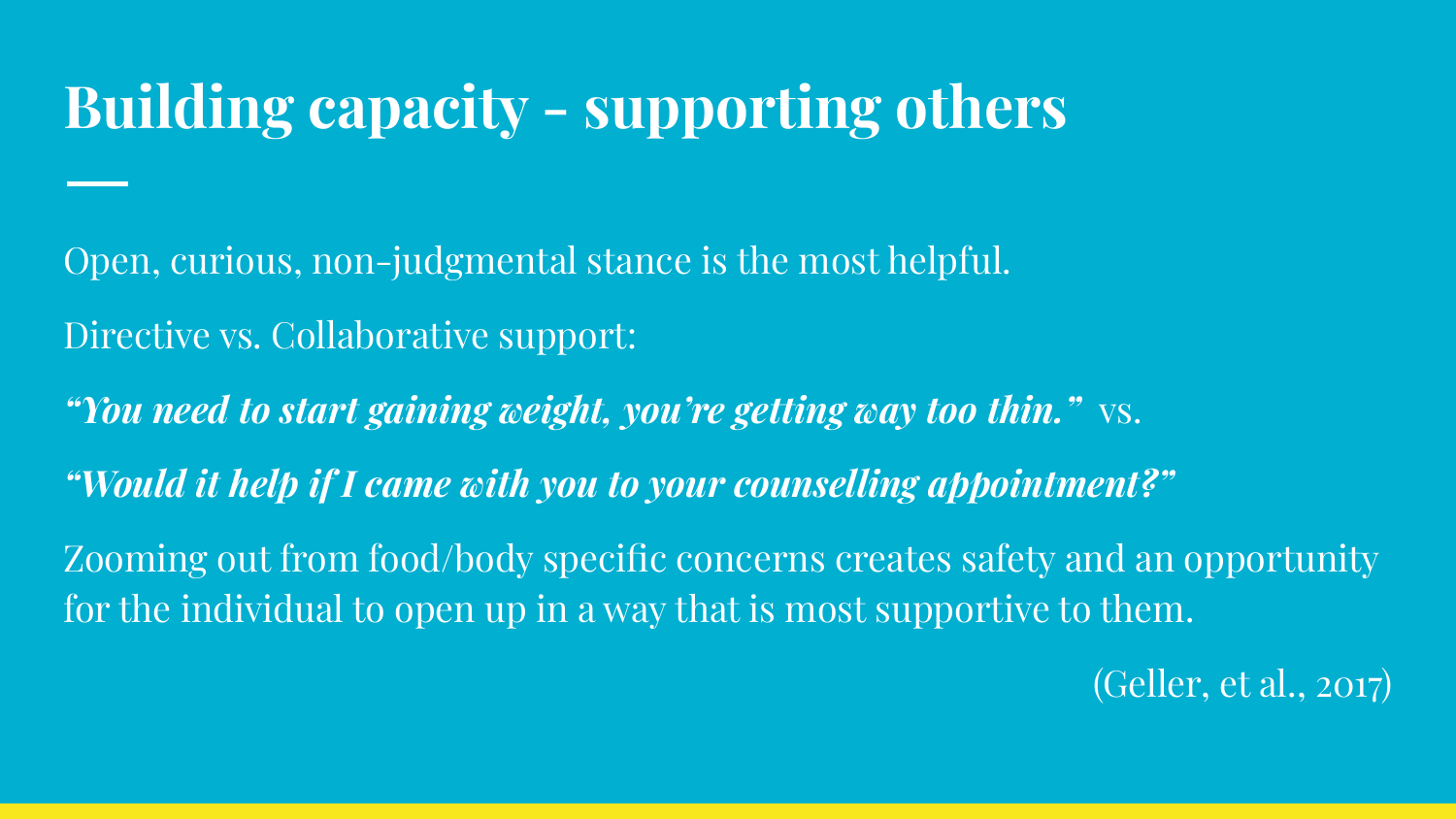

Resources coming soon!